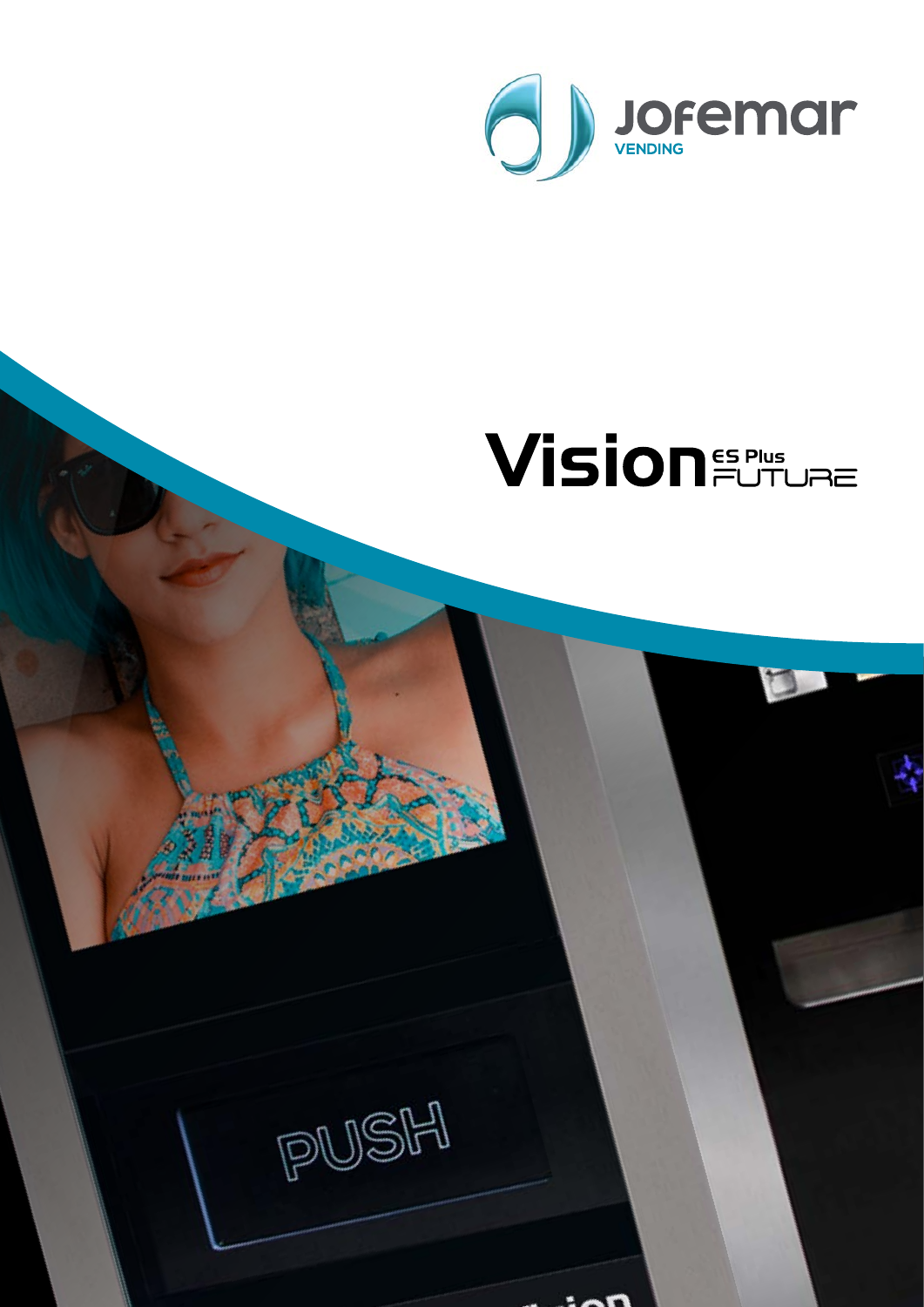| <b>VISION ES PLUS FUTURE</b>             |
|------------------------------------------|
| 8 trays of up to 10 channels             |
| <b>YFS</b>                               |
| $1.830 \times 800 \times 1010$ mm        |
| 341 kg                                   |
| 230 V, 50 Hz*                            |
| with cooling unit / without cooling unit |
|                                          |

# FEATURES

- Temperature: with or without cold group. • Capacity for up to 8 height-adjustable trays with up to 10 channels each.
- FIFO system. Continues renewal with the freshest product.
- Correct sale detection with photocells. • Continuous performance self-testing. • Health timer to prevent selling out-of-date product. Programmable expiration date by selection or channel.
- Flexible setupand programming. Its channel adjustment system allows incorporating new products at any time without using tools. • Power and thrust speed of the programmable motors for each channel from the master machine.
- Electric power supply: 230 V, 50 Hz.
- Maximum consumption: 600 w. • Elevator.
- 42 "screen and video playback system from USB • Cooling system of the active screen integrated in
- the door of the machine. • Backlit product collection drawer.
- Able to play videos stored on the USB continuously.

A solution designed specifically to **improve the brands' exposure** and the **shopping** experience. Optimizes the products' exposure thanks to the incorporation of a big screen replacing the product window

• Independent working of each system.

STRUCTURE

- Modular cabinet structure, treated against rust and corrosion. • Gusset closing and three anchor points, with secu-
- rity lock and vandal-proof strip.
- Cabinet injected with insulating foam to guarantee efficient cooling and lower energy consumption.
- Bluetec line, finished in black metallic coating , stainless steel frames and silver motives.
- Door with double hinge for easy access to the screen for better configuration and maintenance

# CREDIT MANAGEMENT

• Using the master machine (MSK, Coffeemar or payment module).

# PROGRAMMING

- Video playback system
- (Upgradeable by USB)
- USB (Standard video).
- Using the master machine (MSK, Coffeemar or payment module).









# ES PLUS FUTURE + MSK ES PLUS FUTURE + Coffeemar Bluetec 546 ES PLUS FUTURE + Payment module

An innovative concept to connect with your consumers and multiply your sales. A global solution adapted to all its public and able to combine the most efficient technology with the most luxurious and elegant style of the market, guaranteeing a unique and unforgettable experience.



Redefining experiences...

EASYFLEX DELIVERY SYSTEM



PRODUCT DELIVERY DETECTION PHOTOCELLS







OPTIMISED CAPACITY AND VOLUME



LED LIGHTING

**Vision** EUTURE



BRAND EXPOSURE



PREMIUM PRODUCTS



INNOVATION AND POSITIONING



DIGITAL SIGNAGE







- Able to control up to four satellite vending
- 27 "Full HD touch screen vertically oriented.
- PC computer integrated. • Widely configurable It can be equipped with
- different interchangeable fronts. • Multi-voltage power supply (110-220 V).
- 

# CREDIT MANAGEMENT

- Jofemar coin mechanism with external recovery motor.
- Banknote reader with or without dispenser.
- Motorised card reader.
- Different bank card readers (ingenico, verifone…).
- Jofemar key reader.
- Barcode reader.
- GPRS or UMTS modem.
- Up to four Jofemar return hoppers.

# PROGRAMMING

- Control of the dispensing machine through TOOLS.
- Centralized kiosk management from J-SUITE or in local mode with Local Backoffice.

# **OPTIONS**

• Printer ticket for customer. • Card and keys reader J130 and J300 Jofemar or any card reader that works in MDB protocol. • Amplified speakers.

FEATURES

• Capacitive keyboard.

# • Smudge-proof stainless steel finishing. • New model of aluminum boiler.

# CREDIT MANAGEMENT

• Innovative Jofemar coin mechanism with connection for both Executive and MDB protocols, five return tubes and T-15 coin validator with the most reliable fraud-prevention systems.

PROGRAMMING

**OPTIONS** 

• General on site programming through the machine's keyboard, EasyFlash hand terminal, PC

- or modem by telemetry using J-Suite.
- Data storage and stock control and accounting.

• Screen on the upper part for videos and nutritional

facts.

• Card and banknote payment systems.

### FEATURES

- Able to control up to four satellite vending machines.
- Continuous performance self-testing.
- Health timer to prevent selling out-of-date products. Programmable expiration date by selection or channel.
- Adjustable motor torque for each selection.
- Power mains: 230 V, 50 Hz.

# CREDIT MANAGEMENT

- MDB or Executive protocol.
- Innovative Jofemar coin mechanism with five return tubes for up to five different coin values and the most reliable fraud-prevention systems.

### PROGRAMMING

- General on site programming with the machine's keyboard and the LCD screen messages.
- Compatible with the Jofemar EasyFlash tooling for stock control and accounting hand terminal.
- Compatible with the latest telemetry systems for the end-to-end remote machine management.
- RS232 port with accounting data output.

# OPTIONS

- Jofemar banknote reader.
- Jofemar J130 card/key reader or any card reader that uses the MDB protocol.
- Control of up to four tubes to return manual loading excess.
- Vandal-proof coin entry.
- Modem installation and J-SUITE communication interface.
- Online operation with real-time control of users and sales.
- Up to four slave vending machine modules for higher capacity and number of selections.
- Receipt printer.

\*Check for other voltages.